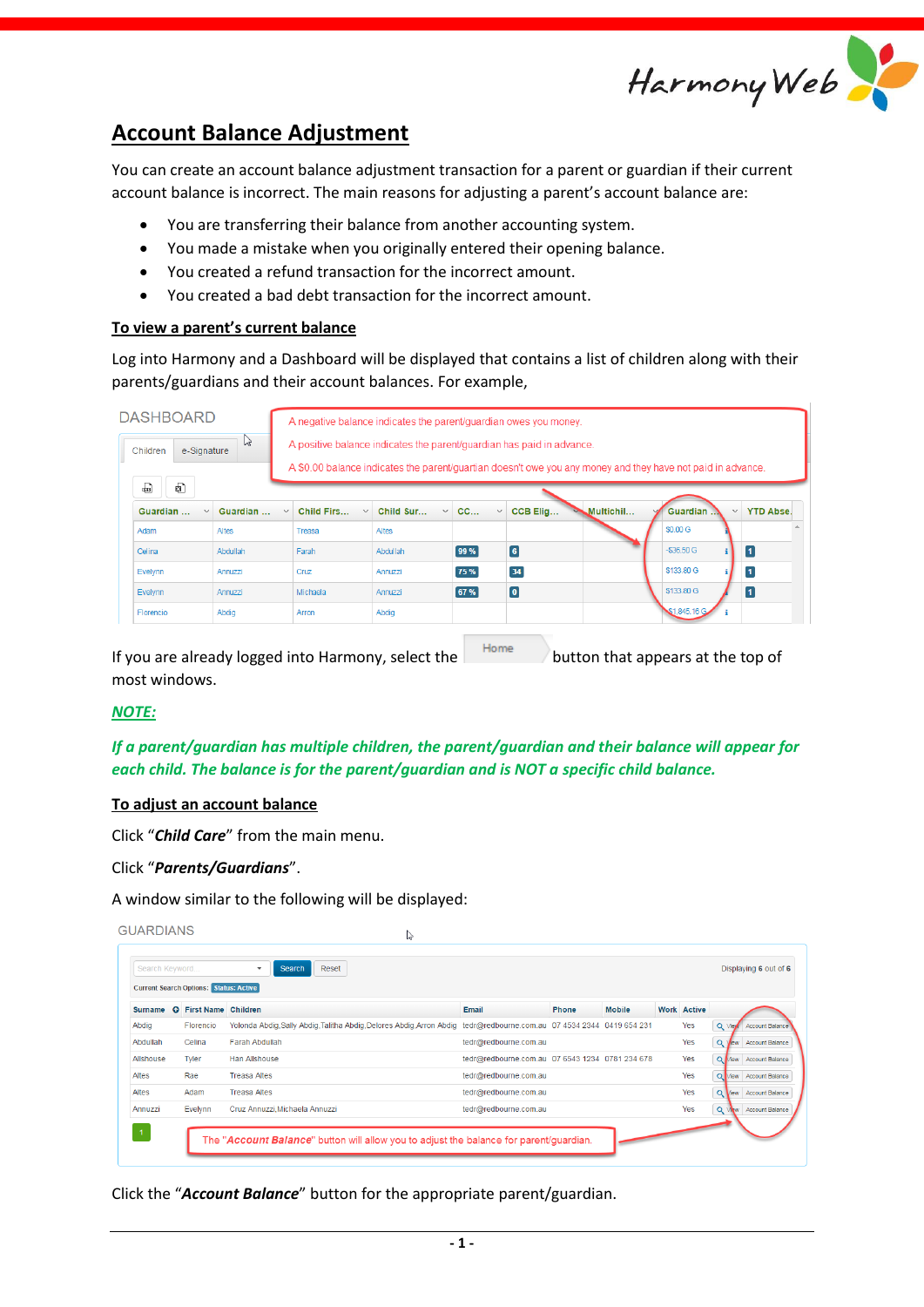

A window similar to the following will be displayed:

| <b>Celina Abdullah: Opening Balance</b> |   |                                                        |
|-----------------------------------------|---|--------------------------------------------------------|
| Current balance is: - \$36.50           |   |                                                        |
| <b>Balance Adjustment</b>               |   | The negative balance indicates the parent owes \$35.50 |
| Add Balance:                            | 0 |                                                        |
|                                         |   |                                                        |
|                                         |   | Close<br><b>Save</b>                                   |

The "Current Balance" is the balance as at today's date.

## *NOTE:*

*If the balance is negative, the parent/guardian owes you money.*

*If the balance is positive, the parent/guardian has paid in advance and is in credit.*

*If the balance is \$0.00, the parent/guardian doesn't owe you any money and has NOT paid in advance. A zero balance is often displayed as \$0.00 CR.*

As you enter the "*Balance Adjustment*" amount, the new balance is displayed below the amount along with a note indicating if the new balance means the parent/guardian owes you money or is in credit.

For example, if you enter "\$-10.00" in the "*Balance Adjustment*" amount for the above parent/guardian, the following window would be displayed:

| <b>Celina Abdullah: Opening Balance</b>                                                                                    |          |  |  |                                                                                                      |  |  |  |
|----------------------------------------------------------------------------------------------------------------------------|----------|--|--|------------------------------------------------------------------------------------------------------|--|--|--|
|                                                                                                                            |          |  |  |                                                                                                      |  |  |  |
|                                                                                                                            |          |  |  |                                                                                                      |  |  |  |
| Current balance is: -\$36.50                                                                                               |          |  |  |                                                                                                      |  |  |  |
|                                                                                                                            |          |  |  |                                                                                                      |  |  |  |
| <b>Balance Adjustment</b>                                                                                                  |          |  |  |                                                                                                      |  |  |  |
| Add Balance:                                                                                                               | $-10.00$ |  |  |                                                                                                      |  |  |  |
|                                                                                                                            |          |  |  |                                                                                                      |  |  |  |
|                                                                                                                            |          |  |  | After this adjustment, account balance of the guardian will be : \$-46.50 I.e. Guardian will owe you |  |  |  |
| \$46.50                                                                                                                    |          |  |  |                                                                                                      |  |  |  |
| ド                                                                                                                          |          |  |  |                                                                                                      |  |  |  |
|                                                                                                                            |          |  |  |                                                                                                      |  |  |  |
|                                                                                                                            |          |  |  |                                                                                                      |  |  |  |
|                                                                                                                            |          |  |  |                                                                                                      |  |  |  |
| The note shows the new balance and if the parent/guardian<br>will owe you money or will be in credit after the adjustment. |          |  |  |                                                                                                      |  |  |  |
|                                                                                                                            |          |  |  |                                                                                                      |  |  |  |